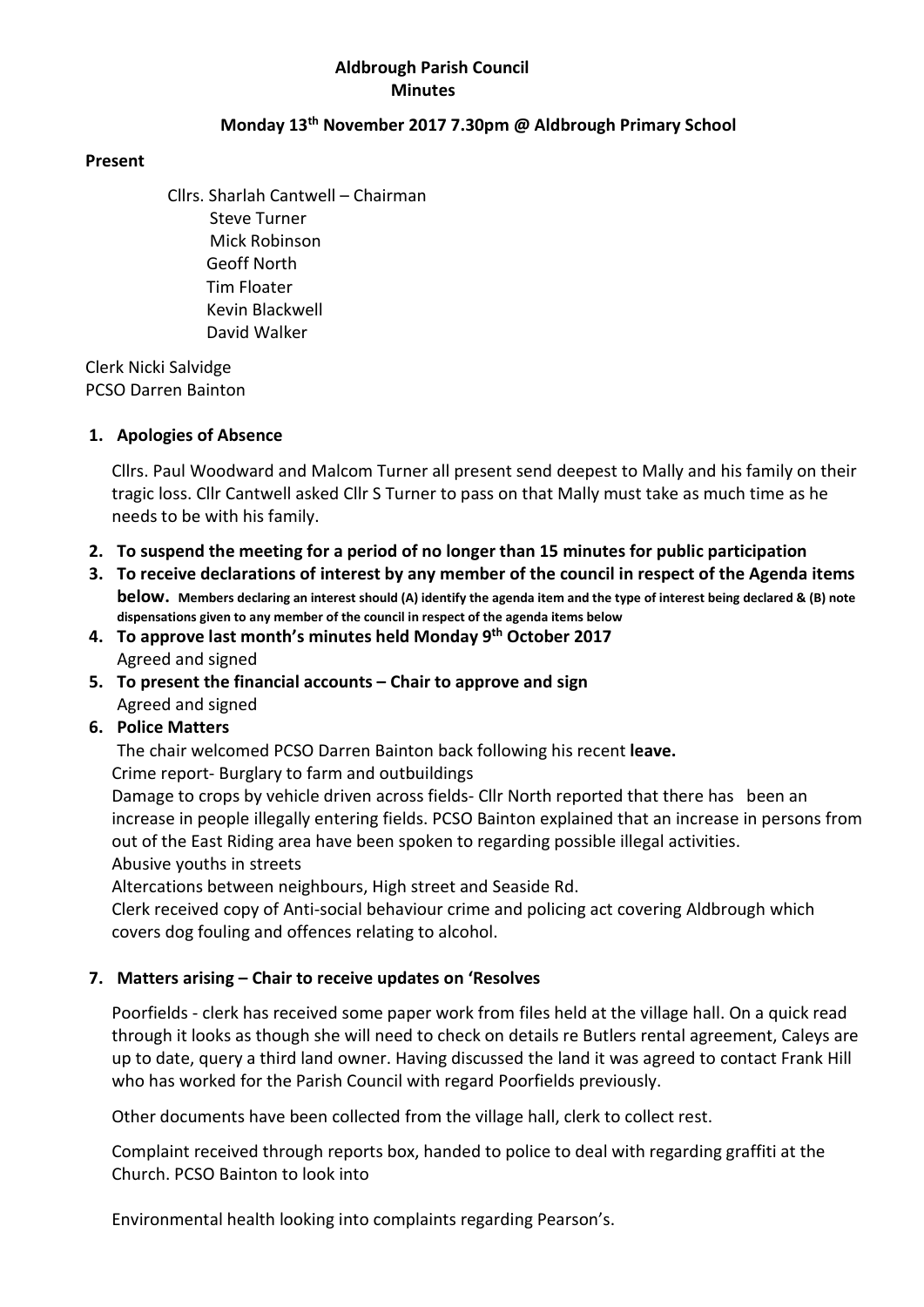Peter Hirchfield would like to come talk to us regarding the next stage of a housing survey. It was agreed that the clerk to email to say that the council not interested in pursuing this any further.

Carlton Drive farm animals being checked by ERYC due to numerous concerns being raised.

Dog fouling, letter sent by clerk following complaint there has been no further issues reported.

Mike Peeke investigating Nottingham Road, flooding issue and drain on the corner of Queensmead. Clerk to request drain on Garton Rd also be looked at.

Tree grant Cllr Robinson very confident that the grant will be allocated, a couple of questions raised which he will need to speak to James Witty about and the ownership of land to be looked into.

Land to front of Cemetery added to cutting programme for 2018 for 3 weekly cuts.

Update from Cllr. Robinson on salt bins, all apart from salt bin on Queensmead and at the village Hall. Cllrs. North and Robinson to arrange for the filling of the bins.

Feedback on footbridges Clllr. Turner

## 8. Planning Applications

Application for Phone Mast at 4 bays has been removed from planning, gentleman has rung clerk re position on recreation ground, clerk asked for details in writing to bring to tonight's meeting but has not received anything.

Tree felling Nottingham Road – no objections

#### 9. Correspondence

E mail from Dog warden re complaints of dog fouling from resident at 7 Headlands Road. Clerk has asked for help in sorting out the dog fouling issues in Aldbrough.

He has suggested promoting responsible dog ownership, stencilling paths and putting up stickers which clerk has advised this is in the process of being done by Cllr. Floater.

Advise received regarding dog fouling If a Parish Councillor witness a dog fouling they can provide written statements to the dog warden who will issue fixed penalty notice of £75 if this is not paid they may receive a fine of up to £1000 and be summoned to court, the parish councillor reporting the problem will have to attend the court as a witness.

Information required by warden.

Name and address of offending party if known and full description of person and dog Location of fouling

# Time and date of fouling

Encouraged to promote a reasonable challenge be polite/ offer bags, if the person is aggressive or rude or if the person does not want to challenge the person. Report directly to warden.

Rathlin invite to meeting at Densholme Farm for West Newton Community Liaison Committee members Wednesday 6<sup>th</sup> December at 7pm. Cllr North explained that Rathlin plans to go onto rig 2 due to lack of puff in first well.

SSE have been working on cavern 9 for 24 hours per day for the last week and is expected to be finished by the 15<sup>th</sup> November.